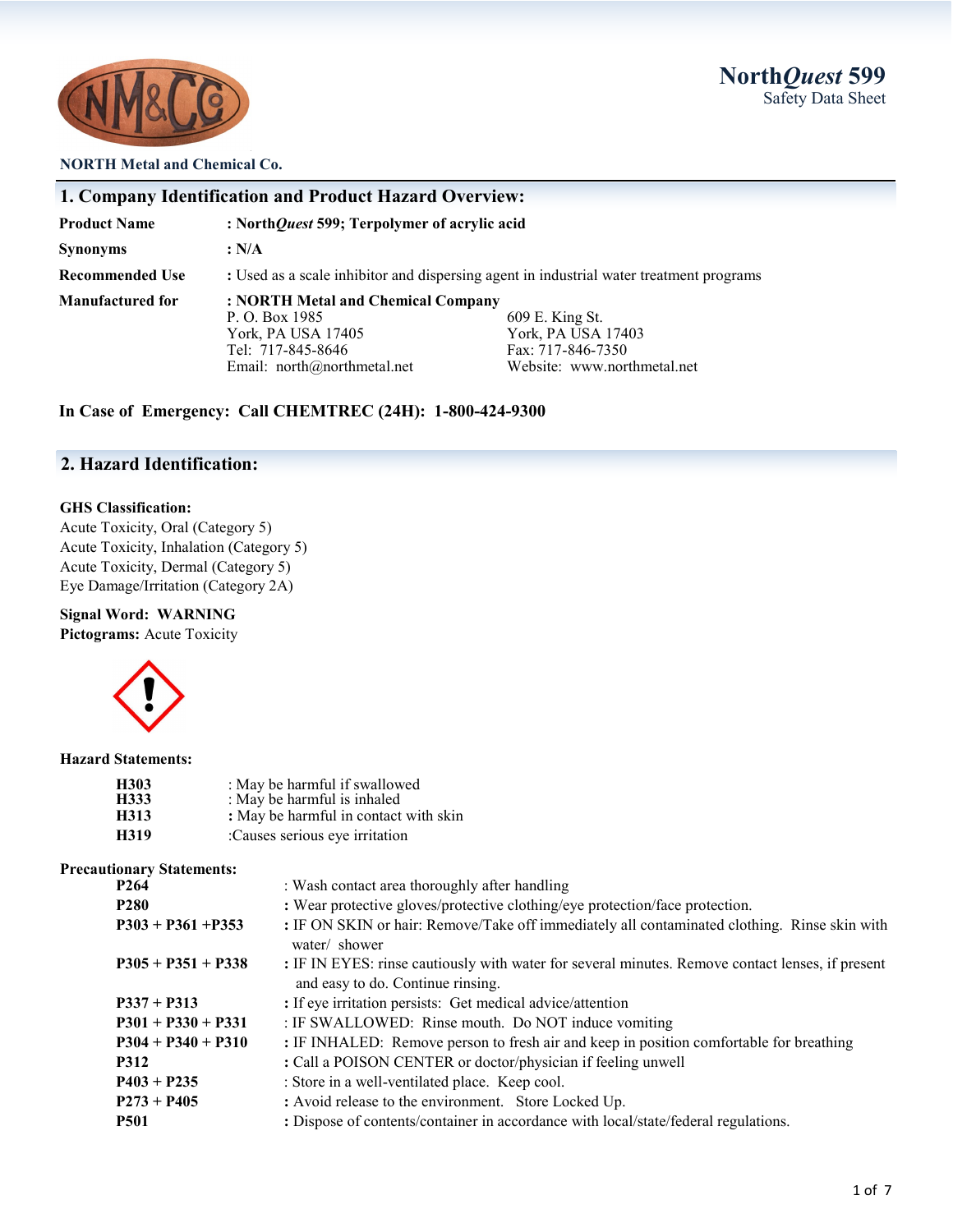# **3. Composition/Information on Ingredient:**

**Chemical Name : North***Quest* **599;** Terpolymer of acrylic acid

**Chemical Family :** Acrylic Polymer (low Mol. Wt.  $\sim$  10,000).

**Chemical Formula :** Not applicable

| Substance:                 | <b>CAS Number:</b> | Hazard                       | Compo. $(\%$ ) |
|----------------------------|--------------------|------------------------------|----------------|
| Terpolymer of Acrylic Acid | 40623-75-4         | Acute Oral Toxicity (Cat. 4) | Proprietary    |
| Water                      | 7732-18-5          |                              | Proprietary    |

| 4. First Aid Measures:   |                                                                                                                                                                                                                                                                                                                            |
|--------------------------|----------------------------------------------------------------------------------------------------------------------------------------------------------------------------------------------------------------------------------------------------------------------------------------------------------------------------|
| <b>General Advice:</b>   | : Consult a physician. Show this safety data sheet to the doctor in attendance. Move out of dangerous<br>area.                                                                                                                                                                                                             |
| <b>Eyes</b>              | : Flush skin with running water for at least fifteen minutes. Remove any contact lenses. Get medical aid/<br>attention immediately. Continue to rinse eyes during transport to the hospital.                                                                                                                               |
| <b>Skin</b>              | : Remove contaminated clothing. Wash skin with plenty of running water and soap. Take victim<br>immediately to the hospital. Consult a physician.                                                                                                                                                                          |
| <b>Ingestion</b>         | : If the product is swallowed, first rinse mouth. Give small amount of water to drink. Call doctor/<br>physician/poison center immediately. Do not induce vomiting. Never give anything by mouth to an<br>unconscious person. If a person vomits, place him/her in recovery position so the vomit does not enter<br>lungs. |
| <b>Inhalation</b>        | : If safe to do so, remove individual from further exposure. Keep warm and at rest. If breathing has<br>ceased, give artificial respiration. Do not give mouth to mouth resuscitation. Get medical attention/<br>consult a physician immediately.                                                                          |
| <b>Note to Physician</b> | : Treat symptomatically.                                                                                                                                                                                                                                                                                                   |
|                          | <b>PPE for first responders</b> : Gloves and safety goggles are highly recommended.                                                                                                                                                                                                                                        |

# **5. Fire Fighting Measures:**

| Flash Point $(^{\circ}C)$                                    | : No data available.                                                                                                                                                                                                                                                                                                           |
|--------------------------------------------------------------|--------------------------------------------------------------------------------------------------------------------------------------------------------------------------------------------------------------------------------------------------------------------------------------------------------------------------------|
| <b>Flammable Limits</b>                                      | : No data available.                                                                                                                                                                                                                                                                                                           |
| <b>Auto ignition Temp.</b>                                   | : No data available.                                                                                                                                                                                                                                                                                                           |
| <b>Decomposition Temp.</b>                                   | : No data available.                                                                                                                                                                                                                                                                                                           |
| <b>Flame Propagation or</b><br><b>Burning Rate of Solids</b> | : No data available.                                                                                                                                                                                                                                                                                                           |
| <b>General Hazard</b>                                        | : Evacuate personnel in a manner to avoid inhalation of irritating and/or harmful fumes and<br>smoke.                                                                                                                                                                                                                          |
| <b>Extinguishing Media</b>                                   | : Water spray, extinguishing powder, carbon dioxide. Appropriate for the surrounding area.                                                                                                                                                                                                                                     |
| <b>Hazardous Combustion</b>                                  |                                                                                                                                                                                                                                                                                                                                |
| <b>Products</b>                                              | : This product is a non-flammable substance. However, hazardous decomposition and combustion<br>products such as carbon and sulfur oxides can be formed if product is burning. Material can<br>splatter above 100C/212F.Cool exposed containers with water Spray to prevent over heating                                       |
|                                                              | Fire Fighting Equipment: Respiratory and eye protection are required for fire fighting personnel. Full protective equipment<br>(bunker gear) and self-contained breathing apparatus (SCBA) should be used for all fires. Evacuate<br>area and fight fire from safe distance or a protected location.                           |
|                                                              | Fire Fighting Procedures: Evacuate area and fight fire from safe distance or a protected location. Move fire-exposed<br>containers, if allowable without sacrificing the safety of others and firefighters. If possible and<br>without risk, firefighters should control run-off water to prevent environmental contamination. |



# **North***Quest* **599**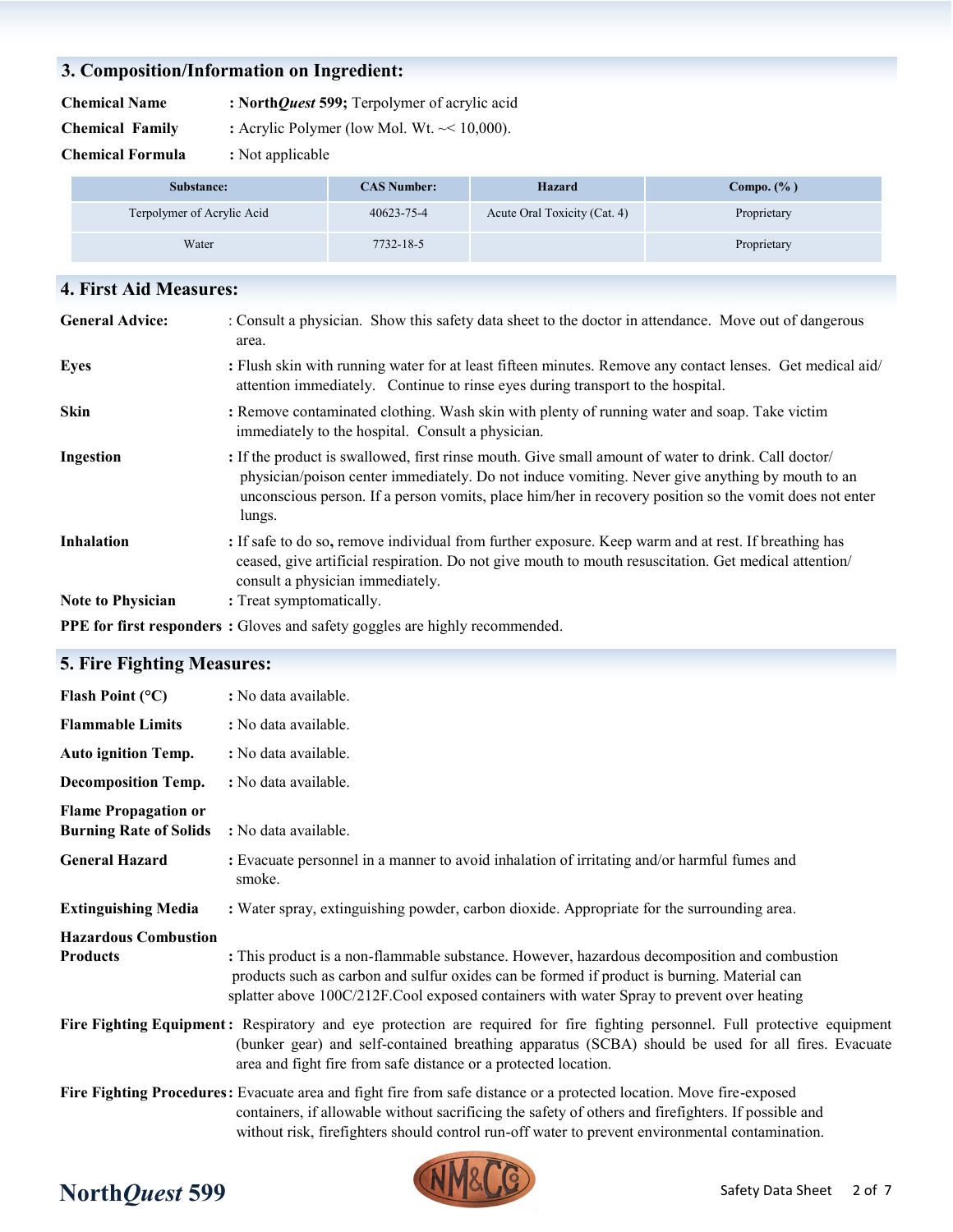# **6. Accidental Release Measures:**

| <b>Protective Gear for Personnel:</b>       | For Small Spill : Safety glasses or chemical splash goggles, chemically resistant gloves (rubber/latex), chemically<br>resistant boots, and any appropriate body protection to minimize direct contact to the skin.<br>For Large Spill: Triple gloves (rubber and nitrile over latex), chemical resistant suit, boots, hard hat, full face mask/an air |
|---------------------------------------------|--------------------------------------------------------------------------------------------------------------------------------------------------------------------------------------------------------------------------------------------------------------------------------------------------------------------------------------------------------|
|                                             | purifying respirator (NIOSH approved). Self contained breathing apparatus must be worn in situations<br>where fumigant gas generation and low oxygen levels are a consequence of contamination from the<br>leak.                                                                                                                                       |
| <b>Spill Clean-up</b><br><b>Procedures:</b> |                                                                                                                                                                                                                                                                                                                                                        |
|                                             |                                                                                                                                                                                                                                                                                                                                                        |
|                                             | <b>For Small Spill</b> : In the event of a small spill, the leak should be contained with an absorbent pad and placed in a properly<br>labeled waste disposal container immediately. Clean the spill area with water. Do not let chemical/waste<br>enter the environment                                                                               |
|                                             | For Large Spill: In the event of a large spill, contain the spill immediately and dispose according to state, federal, and<br>local hazardous waste regulation. Do not let chemical/waste enter the environment.                                                                                                                                       |
| Environmental                               |                                                                                                                                                                                                                                                                                                                                                        |
|                                             |                                                                                                                                                                                                                                                                                                                                                        |
| <b>Precaution</b>                           | : Water spill: use appropriate containment to avoid run off or release to sewer or other waterways.<br>Land spill: use appropriate containment to avoid run off or release to ground.<br>General precaution: remove containers of strong acid and alkali from the release area.                                                                        |
| <b>Release Notes</b>                        | : If spill could potentially enter any waterway, including intermittent dry creeks, contact local authorities.                                                                                                                                                                                                                                         |

# **7. Handling and Storage:**

| Handling       | : Avoid contact with eyes, skin, and clothing. Do not taste or swallow. Do not inhale vapor or mist. Use<br>with adequate ventilation. For industrial use only! Keep away from sources of ignition. Handle in a<br>manner consistent with good industrial/manufacturing techniques and practices. Wash hands thoroughly |
|----------------|-------------------------------------------------------------------------------------------------------------------------------------------------------------------------------------------------------------------------------------------------------------------------------------------------------------------------|
|                | with soap and water after use. Remove contaminated clothing and protective equipment before entering<br>eating areas.                                                                                                                                                                                                   |
| <b>Storage</b> | : Store in a cool, dry well-ventilated area. Keep containers closed when not in use. Keep product isolated<br>from incompatible materials/conditions such as freezing temperatures. Empty containers retain vapor<br>and material residue. Observe all recommended safety precautions until container is cleaned,       |

reconditioned or destroyed. Do not store with strong bases or oxidizing agents.

# **8. Exposure Controls and Personal Protection:**

| <b>Engineering Controls</b>     | : Good general ventilation should be used. Ventilation rates should be matched to conditions. If<br>applicable, use process enclosures, local exhaust ventilation, or other engineering controls to maintain<br>airborne levels below recommended exposure limits. If exposure limits have not been established,<br>maintain airborne levels to an acceptable level. Eye wash facilities and emergency shower must be<br>available when handling this product. |
|---------------------------------|----------------------------------------------------------------------------------------------------------------------------------------------------------------------------------------------------------------------------------------------------------------------------------------------------------------------------------------------------------------------------------------------------------------------------------------------------------------|
| <b>Personal Protective</b>      |                                                                                                                                                                                                                                                                                                                                                                                                                                                                |
| Equipment                       | : Eyes and face: Tightly fitting safety goggles. Face shield (8-inch minimum). Use equipment for eye<br>protection tested and approved under appropriate government standards such as NIOSH. OSHA Standard<br>$-29$ CFR 1910.133 or ANSI Z87.1-2010.                                                                                                                                                                                                           |
|                                 | : Skin: Avoid direct contact with skin. Wear rubber gloves, apron, boots or whole bodysuit when<br>handling this product. Wear acid-resistant protective clothing. OSHA Standard - 29 CFR 1910.138.                                                                                                                                                                                                                                                            |
|                                 | : Respiratory: Avoid breathing vapors or mist. Where risk assessment shows air-purifying respirators<br>are appropriate, use full-face respirator with multi-purpose combination respirator cartridges as a back<br>up to engineering controls. If the respirator is the sole means of protection, use a full-face supplied air<br>respirator. Use respirators and components tested and approved under appropriate government<br>standards such as NIOSH.     |
|                                 | Work Hygienic Practices: Facilities storing or using this material should be equipped with emergency eyewash, and a safety<br>shower. Good personal hygiene practices should always be followed.                                                                                                                                                                                                                                                               |
| <b>Control of Environmental</b> |                                                                                                                                                                                                                                                                                                                                                                                                                                                                |
|                                 |                                                                                                                                                                                                                                                                                                                                                                                                                                                                |
| <b>Exposure</b>                 | :Prevent further leakage or spillage if safe to do so. Do not let product enter drains. Discharge into the<br>environment must be avoided.                                                                                                                                                                                                                                                                                                                     |

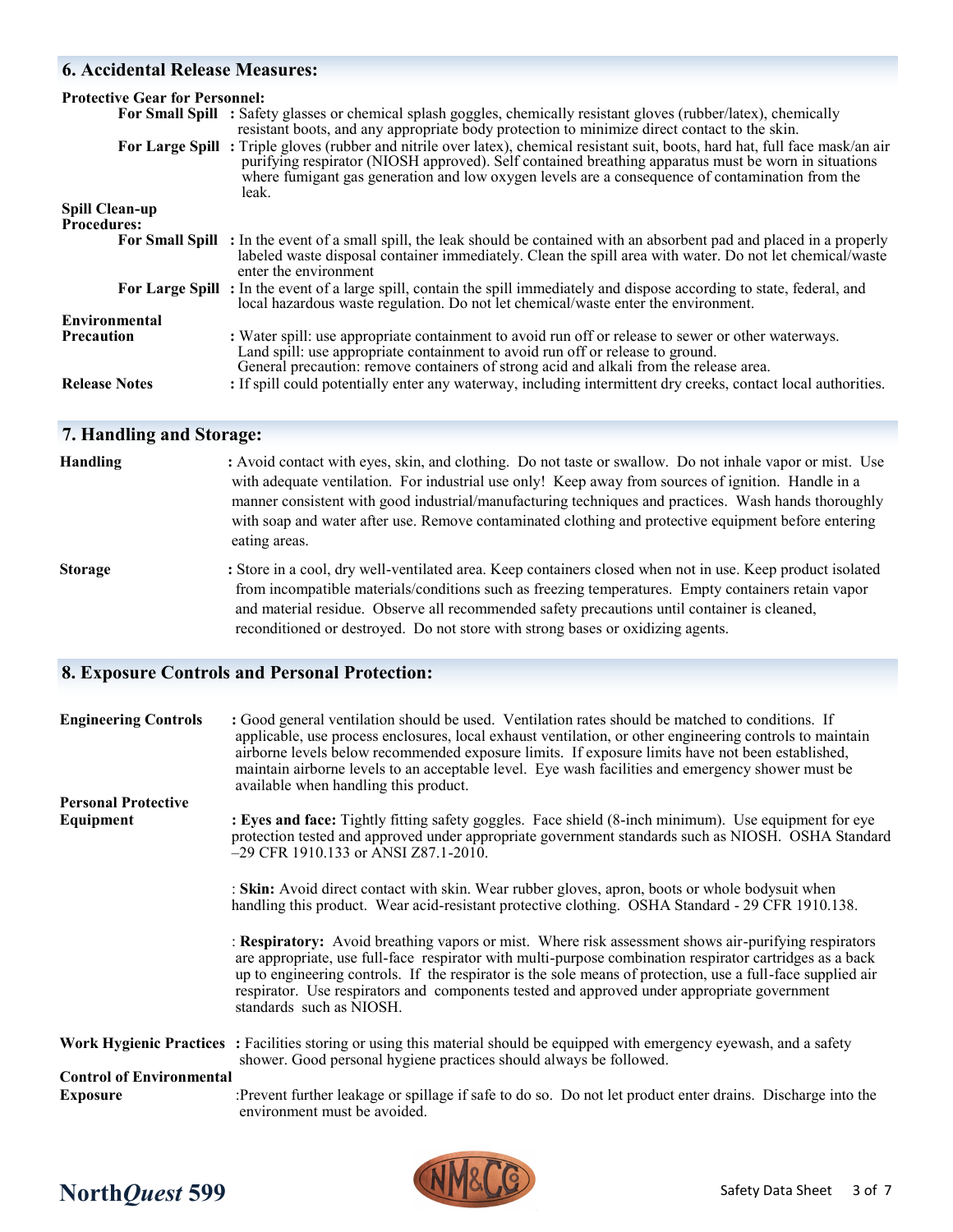# **8. Exposure Controls and Personal Protection:**

### **Exposure Limits:**

| Component:                 | OSHA STEL       | <b>OSHA PEL ACGIH TLV</b>       | ACGIH STEL      |
|----------------------------|-----------------|---------------------------------|-----------------|
| Terpolymer of Acrylic Acid | Not established | Not established Not established | Not established |

# **9. Chemical and Physical Properties:**

| Appearance            | : Clear Liquid to slight hazy | Viscosity (cPs) @ $25^{\circ}$ C | : 100 - 500 (Brookfield)           |
|-----------------------|-------------------------------|----------------------------------|------------------------------------|
| Odor                  | : Characteristic              | <b>Decomposition Temp.</b>       | $: >177^{\circ}C$                  |
| <b>Odor threshold</b> | : No data available.          | <b>Evaporation Rate</b>          | : No data available.               |
| Color                 | : Colorless to Pale Yellow    | <b>Flammability</b>              | : No data available.               |
| $pH (1%$ Solution)    | : 2.75 Max. $@25°C$           | <b>Upper Explosive Limit</b>     | : No data available.               |
| <b>Melting Point</b>  | $: > -5$ °C                   | <b>Vapor Pressure</b>            | : 3.2 kPa @ $25^{\circ}$ C (Water) |
| <b>Freezing Point</b> | $: < -5$ °C                   | <b>Vapor Density</b>             | : No data available.               |
| <b>Boiling Range</b>  | $: > 100^{\circ}C$            | Sp. Gravity $@25°C$              | $: 1.150 - 1.300$                  |
| <b>Flash Point</b>    | : No data available.          | <b>Solubility</b>                | : Completely miscible.             |

# **10. Stability and Reactivity:**

| Reactivity                 | : The product is stable under normal ambient conditions of temperature and pressure.                                                                                                                               |
|----------------------------|--------------------------------------------------------------------------------------------------------------------------------------------------------------------------------------------------------------------|
| <b>Chemical Stability</b>  | : The product is stable under normal storage and use conditions.                                                                                                                                                   |
| Polymerization             | : Polymerization will not occur                                                                                                                                                                                    |
| <b>Hazardous</b>           | <b>Decomposition Products</b> : Thermal decomposition may yield acrylic monomers and hydrocarbons. Fire may yield toxic fumes of<br>CO, CO <sub>2</sub> , and sulfur oxides. Decomposition temperature is >177 °C. |
|                            | <b>Incompatible Materials</b> : This product has not been tested for incompatible materials. However, strong bases and strong oxidizing<br>agents should be avoided.                                               |
| <b>Conditions to Avoid</b> | : Avoid exposure to extreme temperatures, contact with incompatible chemicals, uncontrolled<br>contact with accelerants. Protect from freezing.                                                                    |

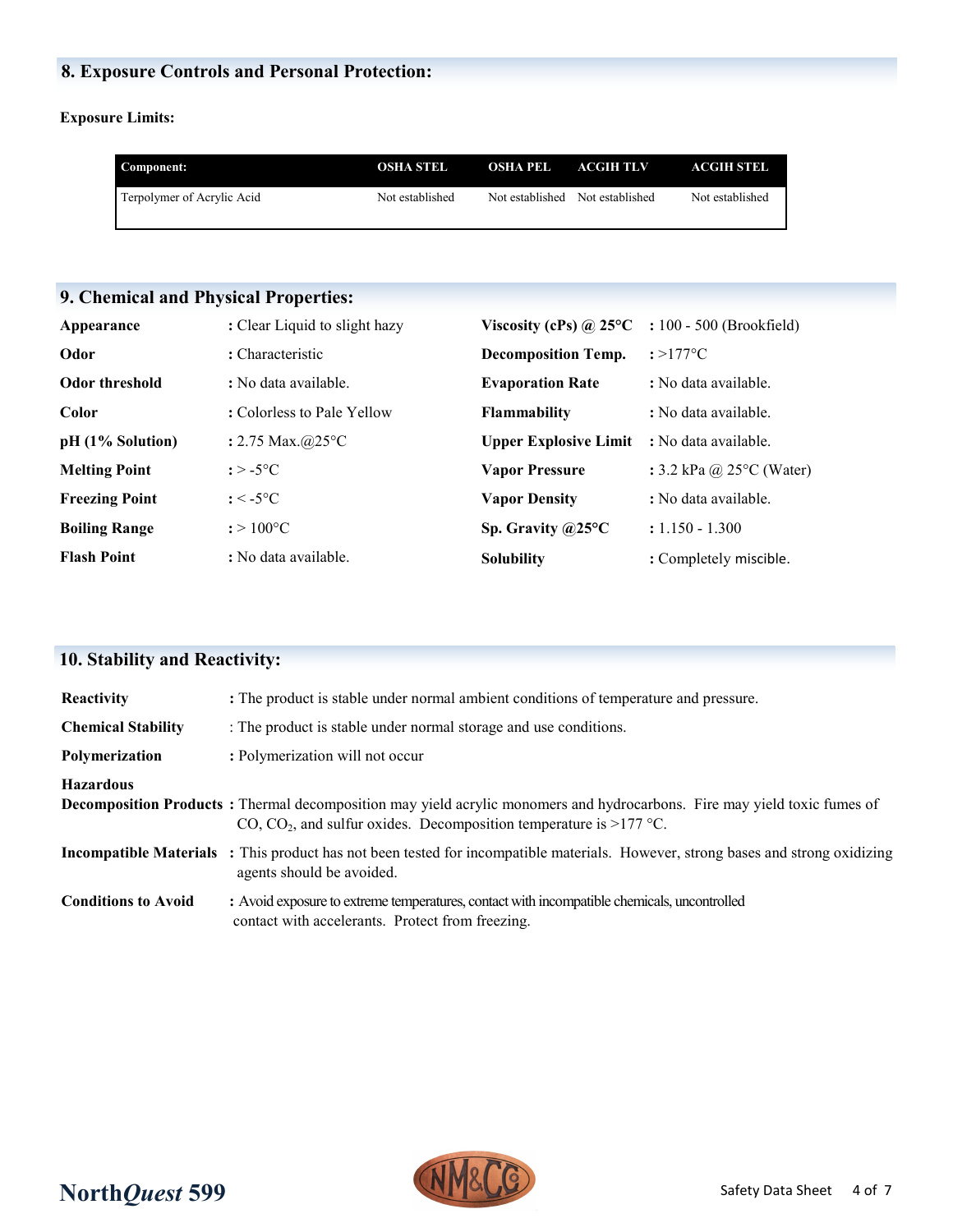### **11. Toxicological Information:**

**Toxicity Data:** Toxicity studies have not been conducted on this material and no toxicological information was obtained in a comprehensive search of available scientific literature. However data on similar product (Acrylic copolymer—CAS 40623-75-4) are summarized below.

### **Acute Toxicity:**

| Oral $LD_{50}$              | $\frac{1}{2}$ > 5000 mg/kg (Rat)    |  |
|-----------------------------|-------------------------------------|--|
| Dermal $LC_{50}$            | $\frac{1}{2}$ > 5000 mg/kg (Rabbit) |  |
| Inhalation $LD_{50}$        | : No data available                 |  |
| Corrosion/Irritation:       |                                     |  |
| Skin                        | : No data available                 |  |
| Eyes                        | : No data available.                |  |
| Sensitization:              |                                     |  |
| Respiratory                 | : No data available.                |  |
| Skin                        | : No data available.                |  |
| Carcinogenicity             | : No data available.                |  |
| <b>Mutagenicity</b>         | : No data available.                |  |
| <b>Reproductive Effects</b> | : No data available.                |  |
| <b>Teratogenic Effects</b>  | : No data available.                |  |
| <b>Routes of Exposure</b>   | : Eyes, Skin, Inhalation.           |  |

### **Long Term Exposure Health Effects:**

| Eyes       | : Can cause severe irritation to the eyes if exposure if prolonged.                       |
|------------|-------------------------------------------------------------------------------------------|
| Skin       | : Can cause significant irritation if exposure is prolonged.                              |
| Inhalation | : Can lead to coughing, nasal congestion, tightness of chest and /or shortness of breath. |
| Ingestion  | : Can lead to possible nausea or vomiting.                                                |

# **12. Ecological Information:**

**All work practices must be aimed at eliminating environmental contamination. Do not allow undiluted product or large quantities to enter ground water or sewage systems. Release of large amounts of this product into aquatic environments may lead to a decrease in pH, which can be harmful to aquatic organisms.**

| <b>Biodegradability</b>                                 | : No data available.                                                                                                                          |
|---------------------------------------------------------|-----------------------------------------------------------------------------------------------------------------------------------------------|
| <b>Bioaccumulative</b><br><b>Potential</b>              | : No data available.                                                                                                                          |
| <b>Terrestrial Ecotoxicity</b>                          | : This material may be harmful or fatal to contaminated plants or animals,<br>especially if large volumes are released into the environments. |
| <b>Aquatic Ecotoxicity</b>                              | : This material may be harmful or fatal to the aquatic environments if large volumes are released.                                            |
| <b>Aquatic Invertebrates:</b>                           | No data available.                                                                                                                            |
| <b>Mobility in Soil</b><br><b>Other Adverse Effects</b> | : No data available.<br>: No data available.                                                                                                  |

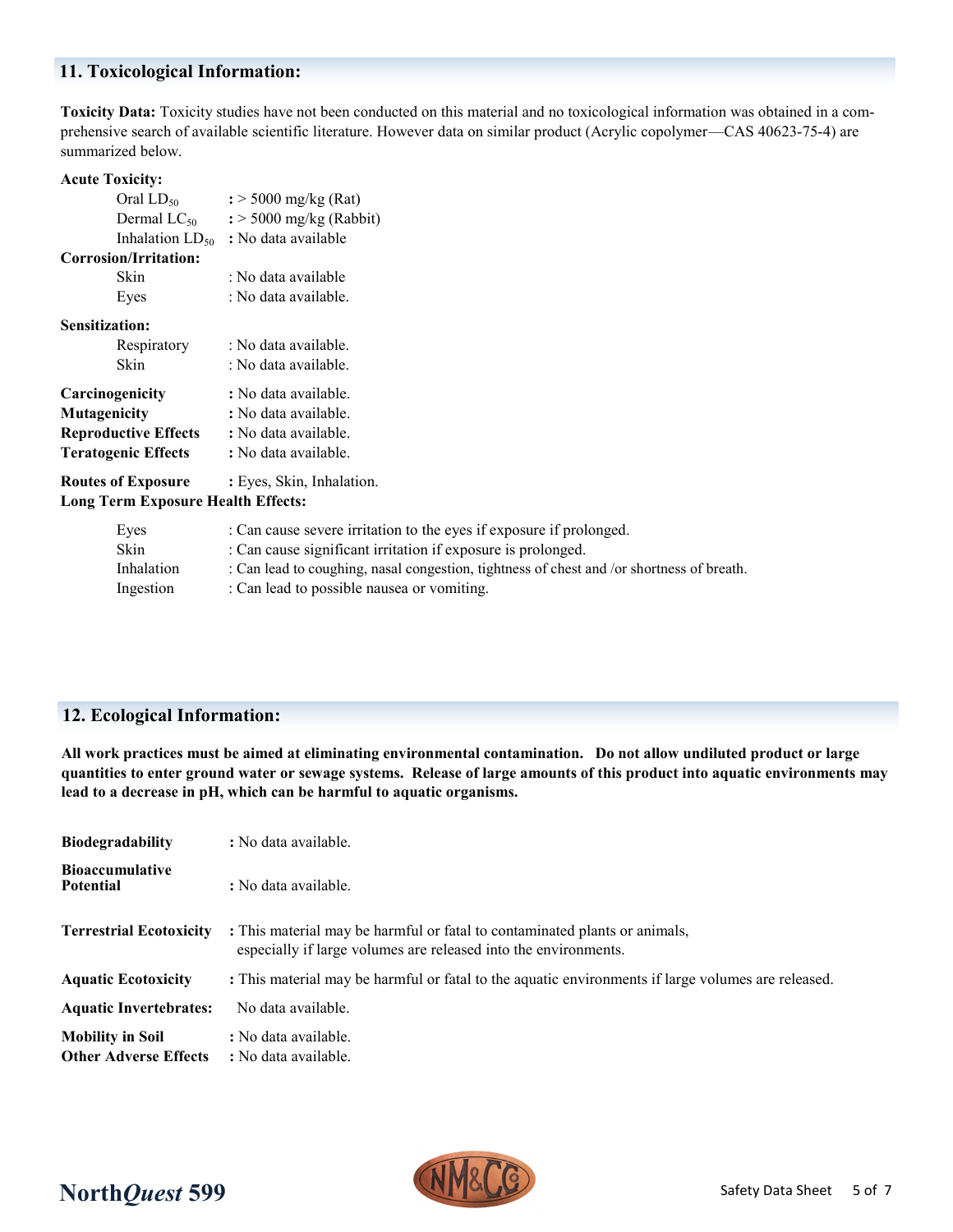# **13. Disposal Considerations: Disposal Method** : Dispose of waste at an appropriate waste disposal facility according to current applicable laws and regulations. For Large Spills : Contain material and call local authorities for emergency assistance. **Product Disposal :** Dispose of at a supervised incineration facility or an appropriate waste disposal facility according to current applicable local, state and federal laws, regulations and product characteristics at time of disposal. **Empty Container** : Contaminated container should be labeled and disposed in accordance to local, state and federal laws and regulations. **General Comments :** Refer to section 6, accidental release measures for additional information.

### **14. Transport Information:**

| <b>Regulatory</b><br><b>Information</b> | UN No. | <b>Proper Shipping Name</b> | <b>UN Class</b> | Packing<br>Group | Labels |
|-----------------------------------------|--------|-----------------------------|-----------------|------------------|--------|
| <b>US DOT</b>                           | None   | Not Regulated               | None            |                  | None   |
| <b>IMDG</b>                             | None   | Not Regulated               | None            |                  | None   |
| <b>JATA</b>                             | None   | Not Regulated               | None            |                  | None   |

### **15. Regulatory Information:**

**U.S. Federal Regulations:**

**TSCA Status: All components of this product are in compliance with TSCA**

**CERCLA Section 103 (40 CFR 302.4): No components of this products are listed.**

**Section 311/312 Categorizations (40 CFR 370): Acute Health Hazards**

**SARA Section 313: No components of this products are listed.**